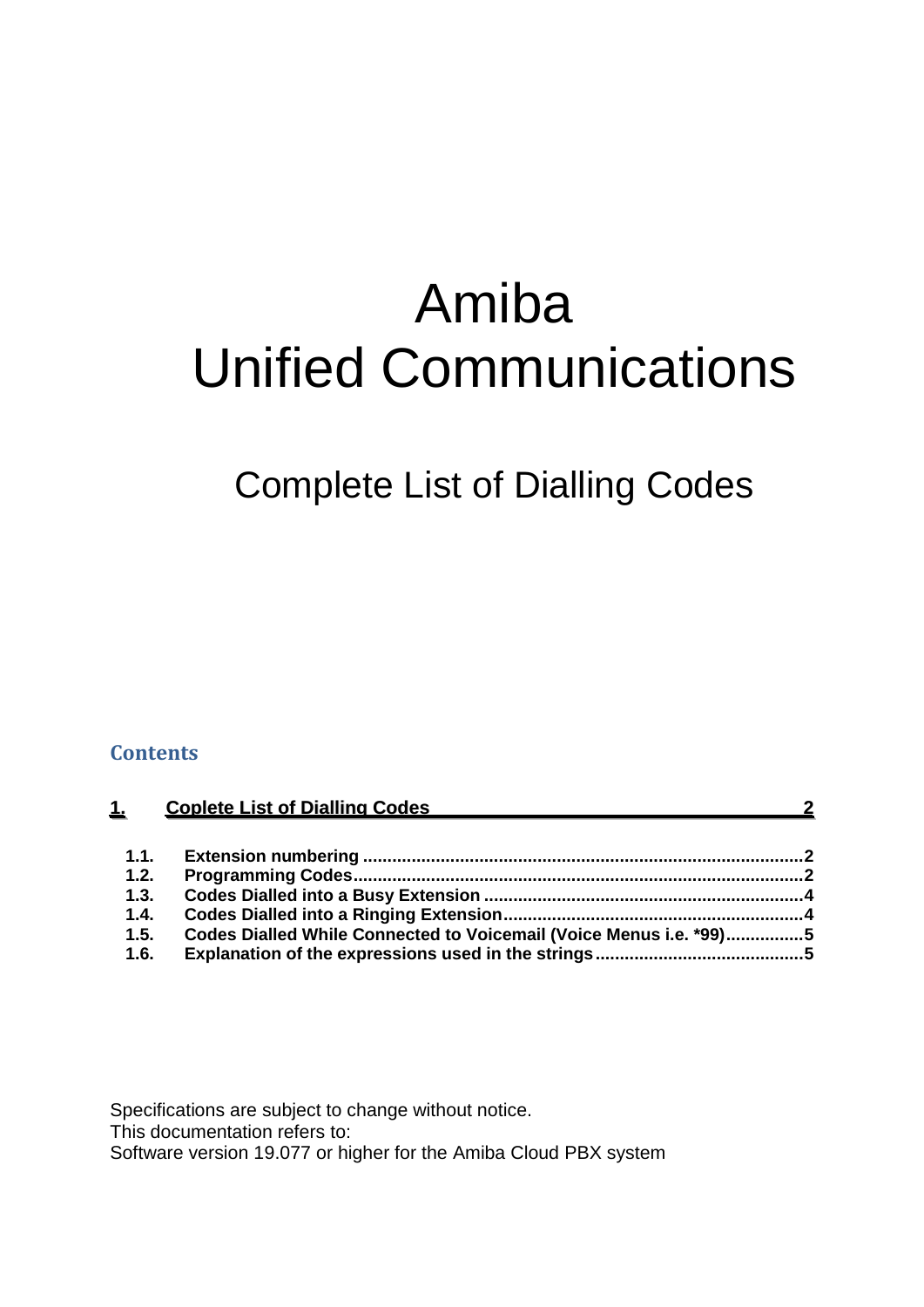# <span id="page-1-0"></span>**1. Complete List of Dialling Codes**

## 1.1. **Extension numbering**

<span id="page-1-1"></span>

| $101 - 300$   | <b>User Extensions</b>    |
|---------------|---------------------------|
| 6900-6909     | Meet-Me Conferences Rooms |
| $7000 - 7299$ | 300 Auto Attendants       |
| $800 - 819$   | 20 Groups                 |
| $820 - 869$   | 50 Skill-Sets             |
| 9             | Line access               |
|               | <b>Operator Group</b>     |
|               |                           |

### 1.2. **Programming Codes**

<span id="page-1-2"></span>

| *210*!20!W#                       | Set External Forward All Calls                                                                 |
|-----------------------------------|------------------------------------------------------------------------------------------------|
| *210*!9!W*!20!W#                  | Set External Forward All Calls at this group (leader)                                          |
| *210*!9!W*!20!W*WWWW#             | Set External Forward All Calls at this group with pin code (any other                          |
| member)                           |                                                                                                |
| *21*!9!W#                         | Set Internal Forward All Calls                                                                 |
| *21**99#                          | Set Forward all to voicemail                                                                   |
| *21*!9!W*!9!W#                    | Set Internal Forward All Calls at this group (leader)                                          |
| *21*!9!W*!9!W*WWWW#               | Set Internal Forward All Calls at this group with pin code (any other                          |
| member)                           |                                                                                                |
| *21*!9!W**99#                     | Set Forward all to voicemail at this group (leader)                                            |
|                                   | *21*!9!W**99*WWWW# Set Forward all to voicemail at this group with pin code (any other member) |
| $*31#$                            | Set CLIP                                                                                       |
| $*30#$                            | <b>Set CLIR</b>                                                                                |
| *3*^3^W#^50^W                     | Select number or MSN for outgoing call                                                         |
| *4!3!W                            | <b>Dial Central Speed Numbers</b>                                                              |
| *5                                | Redial                                                                                         |
| *610*!20!W#                       | Set External Forward On No Answer                                                              |
| *610*!20!W*!3!W#                  | Set External Forward On No Answer With Timer                                                   |
|                                   | *610*!9!W*!20!W*!3!W# Set External Forward On No Answer with Timer at this group (leader)      |
| *610*!9!W*!20!W*!3!W*WWWW#        | Set External Forward On No Answer with Timer at this group                                     |
| with pin (any other member)       |                                                                                                |
| *610*!20!W*#                      | Set External Forward On No Answer Without specifying Timer                                     |
| *610*!9!W*!20!W*#                 | Set External Forward On No Answer without specifying Timer at this group                       |
| (leader)                          |                                                                                                |
| *610*!9!W*!20!W**WWWW#            | Set External Forward On No Answer without specifying Timer at this                             |
| group with pin (any other member) |                                                                                                |
| *61*!9!W*!3!W#                    | Set Internal Forward On No Answer With Timer                                                   |
| *61**99#                          | Set Forward On No Answer to voicemail                                                          |
| $*61*!9!W#$                       | Set Internal Forward On No Answer                                                              |
| *61**99*!3!W#                     | Set Forward On No Answer to voicemail with timer                                               |
| *61*!9!W*!9!W*#                   | Set Internal Forward On No Answer at this group without specifying Timer                       |
| (leader)                          |                                                                                                |
| *61*!9!W*!9!W*!3!W#               | Set Internal Forward On No Answer at this group with Timer (leader)                            |
| *61*!9!W*!9!W**WWWW#              | Set Internal Forward On No Answer at this group without specifying                             |
| Timer with pin (any other member) |                                                                                                |
|                                   | *61*!9!W*!9!W*!3!W*WWWW# Set Internal Forward On No Answer at this group with Timer with pin   |
| (any other member)                |                                                                                                |
| *61*!9!W**99*#                    | Set Forward On No Answer to voicemail at this group (leader)                                   |
|                                   |                                                                                                |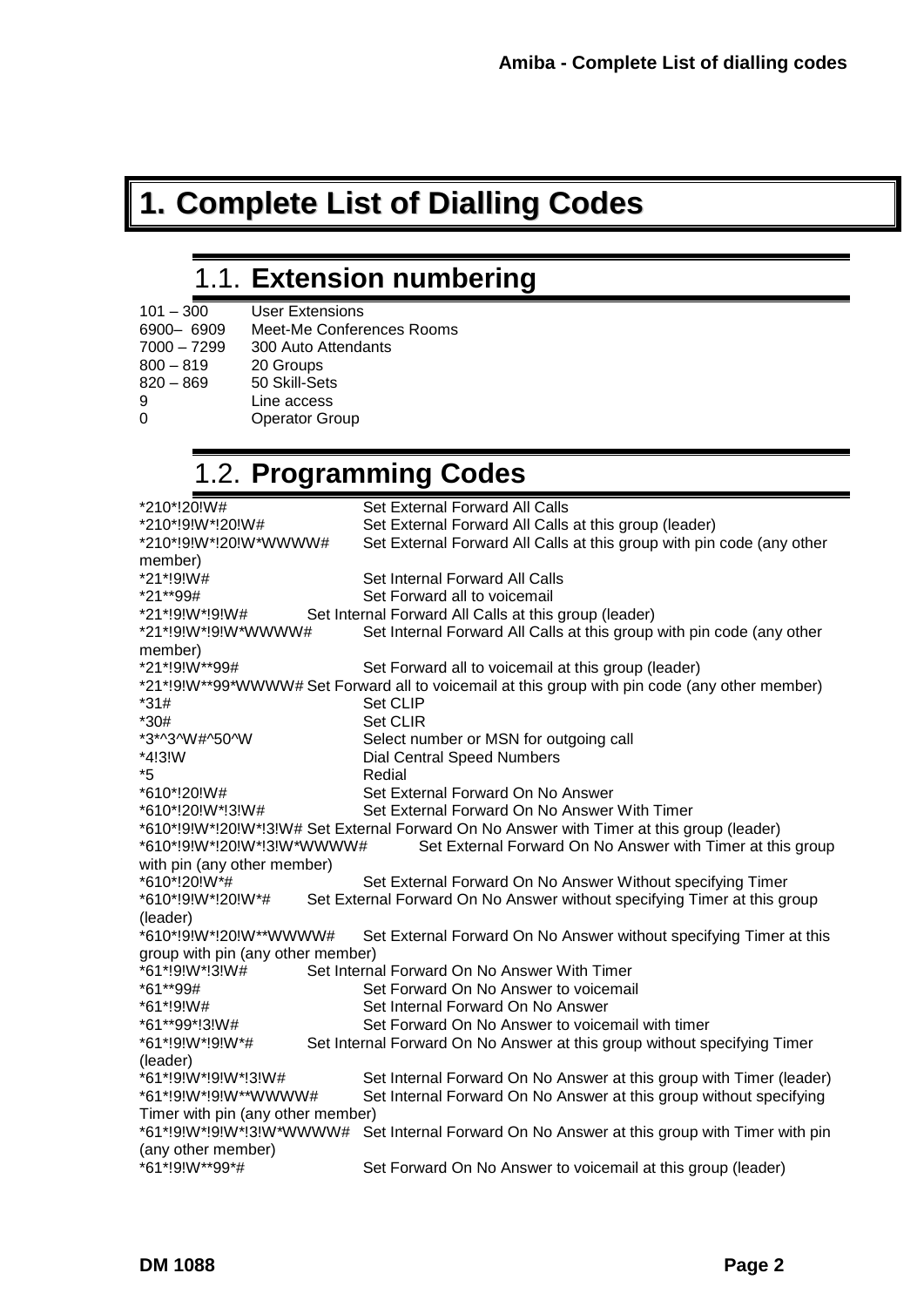```
*61*!9!W**99**WWWW# Set Forward On No Answer to voicemail at this group with pin (any 
other member)
*61*!9!W**99*!3!W# Set Forward On No Answer to voicemail with Timer at this group (leader)<br>*61*!9!W**99*!3!W*WWWW# Set Forward On No Answer to voicemail with Timer at this group
                      Set Forward On No Answer to voicemail with Timer at this group with
pin (any other member)
*61**99*# Set Forward On No Answer to voicemail
*61*!9!W*# Set Internal Forward On No Answer
*62*!9!W# Set Group Opt Out
*631*!3!W# Set the LCD Contrast of an Executive System Phone
                      Set the Language of an Executive System Phone
*633*!3!W# Set the Ringer Volume of an Executive System Phone
*634*!3!W# Set the Speaker Volume of an Executive System Phone
*635*!3!W# Set the Handset Volume of an Executive System Phone
*637*W# Set Auto-Answer on/off for an Executive System Phone
*641*WWWW# Set Alarm Call
*67*!9!W*!9!W# Set Internal Forward On Busy at this group (leader)
*67*!9!W*!9!W*WWWW# Set Internal Forward On Busy at this group with pin (any other 
member)
*67*!9!W**99# Set Forward On Busy to voicemail at this group (leader)
*67*!9!W**99*WWWW# Set Forward On Busy to voicemail at this group with pin (any other member)<br>*67**99# Set Forward On Busy to voicemail
                      Set Forward On Busy to voicemail
*71!9!W Pick up call
                      Explicit call transfer
*73 Conference Call
*74 Park Call
                Retrieve Parked Call With Code
*76!9!W Answer Paging
*76* Answer any paging device
*77!9!W Directed Page
*77* Universal Page
*77# Public Address Page
*78 Open Door
*79*!22!W# Start Remote Download
*70*WWWW# Clear PIN
*70*WWWW*WWWW*WWWW# Change the PIN
*70**WWWW*WWWW# Enter a new PIN
*7* Ring Extension and override Auto-Answer
*8!2!W Local Speed Numbers
*91^50^W Line Access Group 1
*92^50^W Line Access Group 2
*93^50^W Line Access Group 3
*94^50^W Line Access Group 4
*95^50^W Line Access Group 5
*96^50^W Line Access Group 6
*97^50^W Line Access Group 7
                      Line Access Group 8
*99 Access Voice Mail
*901 SIP Access Group codes
*902 SIP Access Group codes
*903 SIP Access Group codes
*904 SIP Access Group codes
*905 SIP Access Group codes
*906 SIP Access Group codes
*907 SIP Access Group codes
*908 SIP Access Group codes
```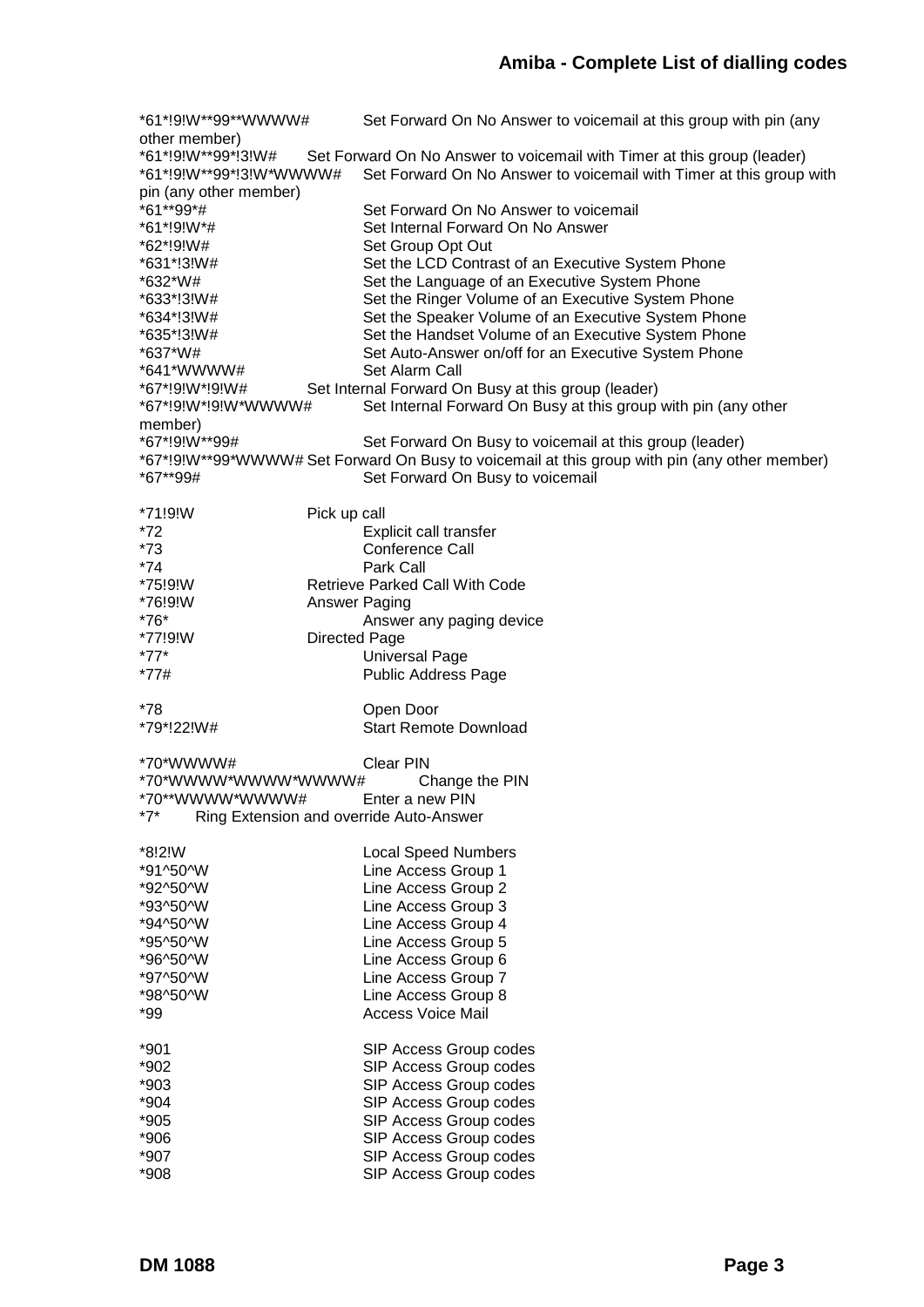| *9*!2!W                           | <b>UnPark Line</b>                                                        |  |  |  |
|-----------------------------------|---------------------------------------------------------------------------|--|--|--|
| *9#!9!W                           | <b>UnPark Extension</b>                                                   |  |  |  |
| $*00$                             | SIP Access Code                                                           |  |  |  |
| $*07*W#$                          | <b>Manual Filtering Switch</b>                                            |  |  |  |
| *0*3W#^50^W                       | Single Call CLIP/CLIR                                                     |  |  |  |
| **8!2!W*!20!W#                    | Program Local Speed Numbers                                               |  |  |  |
| $*$ *91                           | Enter Pre External Dialling With Line Access Group 1                      |  |  |  |
| **92                              | Enter Pre External Dialling With Line Access Group 2                      |  |  |  |
| **93                              | Enter Pre External Dialling With Line Access Group 3                      |  |  |  |
| **94                              | Enter Pre External Dialling With Line Access Group 4                      |  |  |  |
| **95                              | Enter Pre External Dialling With Line Access Group 5                      |  |  |  |
| **96                              | Enter Pre External Dialling With Line Access Group 6                      |  |  |  |
| **97                              | Enter Pre External Dialling With Line Access Group 7                      |  |  |  |
| **98                              | Enter Pre External Dialling With Line Access Group 8                      |  |  |  |
| **9W*3W#^50^W                     | Single Call CLIP/CLIR With group access                                   |  |  |  |
| ****####                          | Enter System Maintenance                                                  |  |  |  |
| #21*!9!W#                         | Clear Forward All Calls at this group (leader)                            |  |  |  |
| #21*!9!W*WWWW#                    | Clear Forward All Calls at this group with pin code (any other member)    |  |  |  |
| #21#<br><b>Account Code</b><br>#3 | <b>Clear Forward All Calls</b>                                            |  |  |  |
| #61*!9!W#                         | Clear Forward On No Answer at this group (leader)                         |  |  |  |
| #61*!9!W*WWWW#                    | Clear Forward On No Answer at this group with pin code (any other member) |  |  |  |
| #61#                              | Clear Forward On No Answer                                                |  |  |  |
| #62*!9!W#                         | Clear Group Opt Out                                                       |  |  |  |
| #62#                              | <b>Clear Do Not Disturb</b>                                               |  |  |  |
| #641#                             | Clear Alarm Call                                                          |  |  |  |
| #67*!9!W#                         | Clear Forward On Busy at this group (leader)                              |  |  |  |
| #67*!9!W*WWWW#                    | Clear Forward On Busy at this group with pin code (any other member)      |  |  |  |
| #67#                              | Clear Forward On Busy                                                     |  |  |  |
| #68#                              | Deactivate roaming pin                                                    |  |  |  |
| #8!2!W#                           | <b>Clear Local Speed Numbers</b>                                          |  |  |  |
| #98!9!W                           | Force Forward to voicemail (without first ringing) with no intro          |  |  |  |
| #99!9!W                           | Force Forward to voicemail (without first ringing)                        |  |  |  |
| #001#                             | Clear All Call Forwards                                                   |  |  |  |

#### <span id="page-3-0"></span>1.3. **Codes Dialled into a Busy Extension**

| -5  | Set Call-back                                                      |
|-----|--------------------------------------------------------------------|
| -79 | Intrude                                                            |
| -77 | Contact centre Listen-in (While Listening dial 7 to toggle between |
|     | Listen-in and whisper)                                             |
| #99 | Connect to the Busy Extensions Voicemail                           |
|     |                                                                    |

### <span id="page-3-1"></span>1.4. **Codes Dialled into a Ringing Extension**

7 Intercom<br>#99 Connect Connect to the Ringing Extensions Voicemail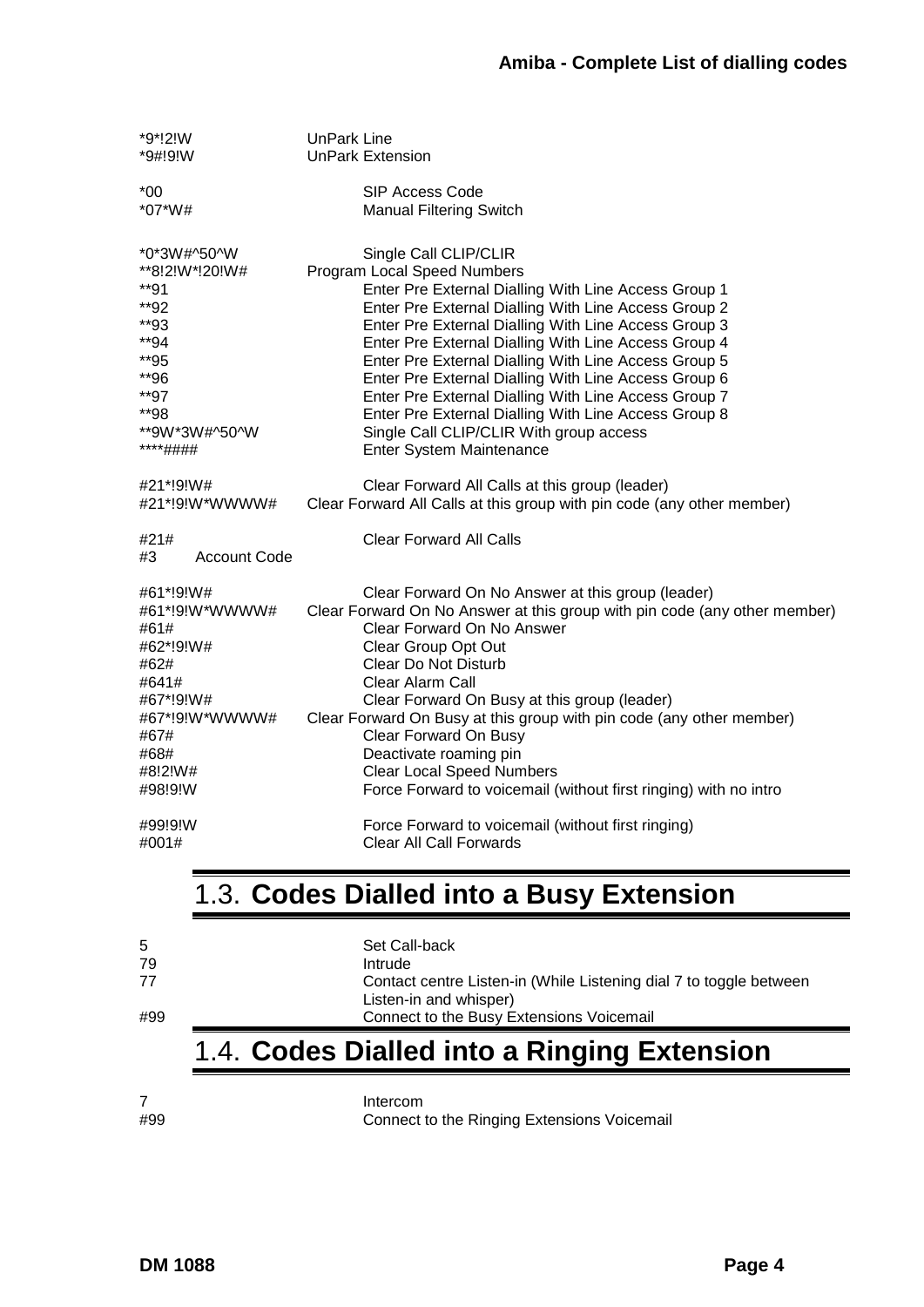#### <span id="page-4-0"></span>1.5. **Codes Dialled While Connected to Voicemail (Voice Menus i.e. \*99)**

| 1 | To Listen to New Messages (Played oldest first)                   |
|---|-------------------------------------------------------------------|
|   | To replay Message<br>1.                                           |
|   | 2. To Delete Message                                              |
|   | 3. To Play Next Message                                           |
|   | 4. Followed by extension number To Forward Message                |
|   | 5. To Return a Call to the CLI of the Message                     |
|   | To Return to the Main Menu                                        |
| 2 | To Listen to a Saved Messages (Played oldest first)               |
|   | 1. To replay Message                                              |
|   | 2. To Delete Message                                              |
|   | 3. To Play Next Message                                           |
|   | 4. Followed by extension number To Forward Message                |
|   | 5. To Return a Call to the CLI of the Message                     |
|   | To Return to the Main Menu                                        |
| 3 | To enter Voicemail Setup                                          |
|   | 1. To play your current Welcome Message                           |
|   | 2. To Record a Welcome Message (followed by # to end              |
|   | recording or hang-up)                                             |
|   | 3. To Delete your current Welcome Message                         |
|   | *. To Return to the Main Menu                                     |
| 4 | To Change Diversion Settings                                      |
|   | 1. To Clear Diversion                                             |
|   | 2. To Forward to voicemail                                        |
|   | 3. To Forward to the number you are calling from                  |
|   | To Forward to any number dial the number followed by # (you<br>4. |
|   | need to add the external number prefix i.e. 9)                    |
|   | *. To Return to the Main Menu                                     |
| 6 | (Followed by AA number) to enter Auto Attendant record Setup      |
|   | (Need to be an operator to do this)                               |
|   | 1. To play your current Welcome Message                           |
|   | 2. To Record a Welcome Message (followed by # to end              |
|   | recording or hang-up)                                             |
|   | 3. To Delete your current Welcome Message                         |
|   | To Return to the Main Menu                                        |

#### <span id="page-4-1"></span>1.6. **Explanation of the expressions used in the strings**

#### **Normal dialling digits** = 0,1,2,3,4,5,6,7,8,9,\*,#

**Fixed length Wild Card** = W (where W can be any digit 0-9, so if we need to take in 4 digits for a pin its WWWW)

**Variable length Wild Card** = !n!W (where the system will look for any number of wild card numbers from 1 digit to n digits, so if we need to enter an external number to Forward to we would need to enter any digit from 1 to 20 digits, !20!W )

**0 based Variable length Wild Card** = ^n^W (where the system will look for any number of wild card numbers from 0 digit to n digits)

**Examples:**<br>\*210\*!9!W\*!20!W\*WWWW# Set External Forward All Calls at this group with pin code (any other member)

\*210\* is the code for external Forward

!9!W\* is used to take in the group number (which can be from 1 to 9 digits long)

!20!W\* is used to take in the external number (which can be from 1 to 20 digits long)

WWWW# is used to take in the group pin code (which is fixed at 4 digits)